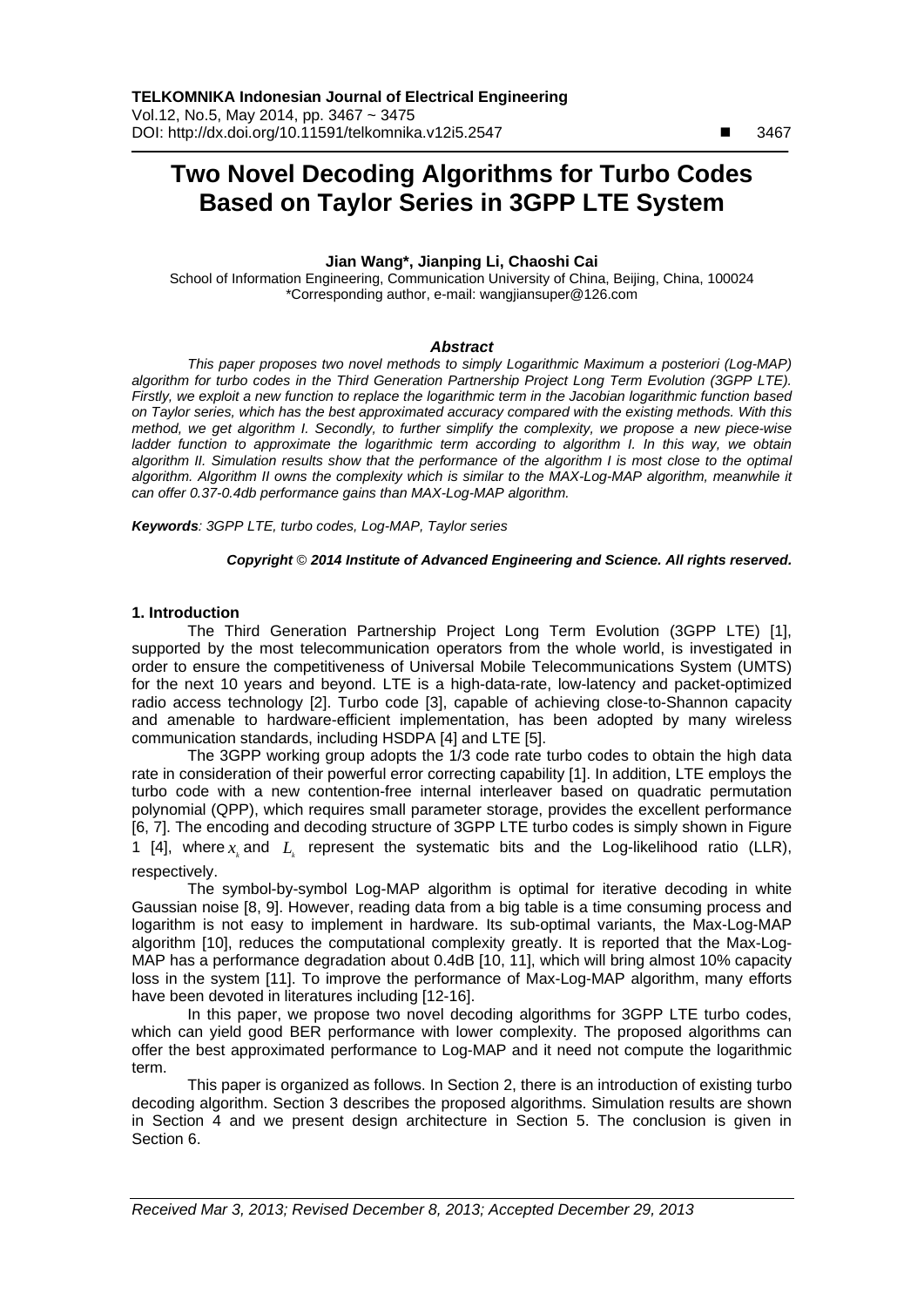İ



Figure 1. The Encoding and Decoding Structure of 3GPP LTE Turbo Codes

### **2. Existing Turbo Decoding Algorithms**

We briefly review serval classic turbo decoding algorithms. Detailed explanations are given in [13].

### **2.1. The Optimal Algorithm**

Log-MAP algorithm is the optimal algorithm for turbo code. The goal of the Log-MAP algorithm is to compute log-likelihood ratio (LLR) [13]:

$$
L(u_{k}) = \ln \left[ \sum_{(s_{k-1}, s_{k}) \neq k+1} e^{a_{k}^{*}(s_{k-1}) + \beta_{k+1}^{*}(s_{k}) + \gamma_{k}^{*}(s_{k-1}, s_{k})} \right] - \ln \left[ \sum_{(s_{k-1}, s_{k}) \neq k+1} e^{a_{k}^{*}(s_{k-1}) + \beta_{k+1}^{*}(s_{k}) + \gamma_{k}^{*}(s_{k-1}, s_{k})} \right]
$$
\n
$$
(1)
$$

Where  $u_k$  is the information bits,  $s_k$  and  $s_{k-1}$  denote the state at *k* th and  $k-1$  th time instant. To compute the Equation (1), we need to recursively calculate forward and backward metrics, denoted as  $\alpha_k(s_k)$  and  $\beta_k(s_k)$ .

Define the following function:

$$
\max^{*}(x, y) = \ln(e^{x} + e^{y}) = \max(x, y) + \ln(1 + e^{-|x - y|})
$$
\n(2)

Where  $\ln(1 + e^{-|x-y|})$  is a correction, which makes Log-MAP optimal.

According to the Equation (2), the forward and backward metrics can be computed as:

$$
\begin{cases}\n\alpha_k^*(S_k) = \ln(\alpha_k(S_k)) = \max_{s_{k-1} \in \sigma_{k-1}} (\gamma(S_{k-1}, S_k) + \alpha_{k-1}^*(S_{k-1})) \\
\beta_k^*(S_k) = \ln \beta_k(S_k) = \max_{s_{k+1} \in \sigma_{k-1}} (\gamma(S_k, S_{k+1}) + \beta_{k+1}^*(S_{k+1}))\n\end{cases}
$$
\n(3)

Where  $\sigma_{k}$  and  $\sigma_{k}$  are collection of all states at the moment  $k-1$  and  $k$  respectively, and  $\gamma$  is the branch metrics.

Finally, we rewrite Equation (1) as:

$$
L(uk) = \max[\beta_{k}^{*}(S_{k}) + \gamma(S_{k-1}, S_{k}) + \alpha_{k-1}^{*}(S_{k-1})]
$$
  
-
$$
\max[\beta_{k}^{*}(S_{k}) + \gamma(S_{k}, S_{k-1}) + \alpha_{k-1}^{*}(S_{k-1})].
$$
 (4)

#### **2.2. The Suboptimal Algorithms**

The suboptimal algorithms main contain Max-Log-MAP [10], linear Log-MAP [12], the improved Max-Log-MAP [13], non-linear Log-MAP [14] and the constant Log-MAP [15, 16] and they are obtained by the following expressions to replace  $ln(1 + e^{-|x-y|})$  in turn.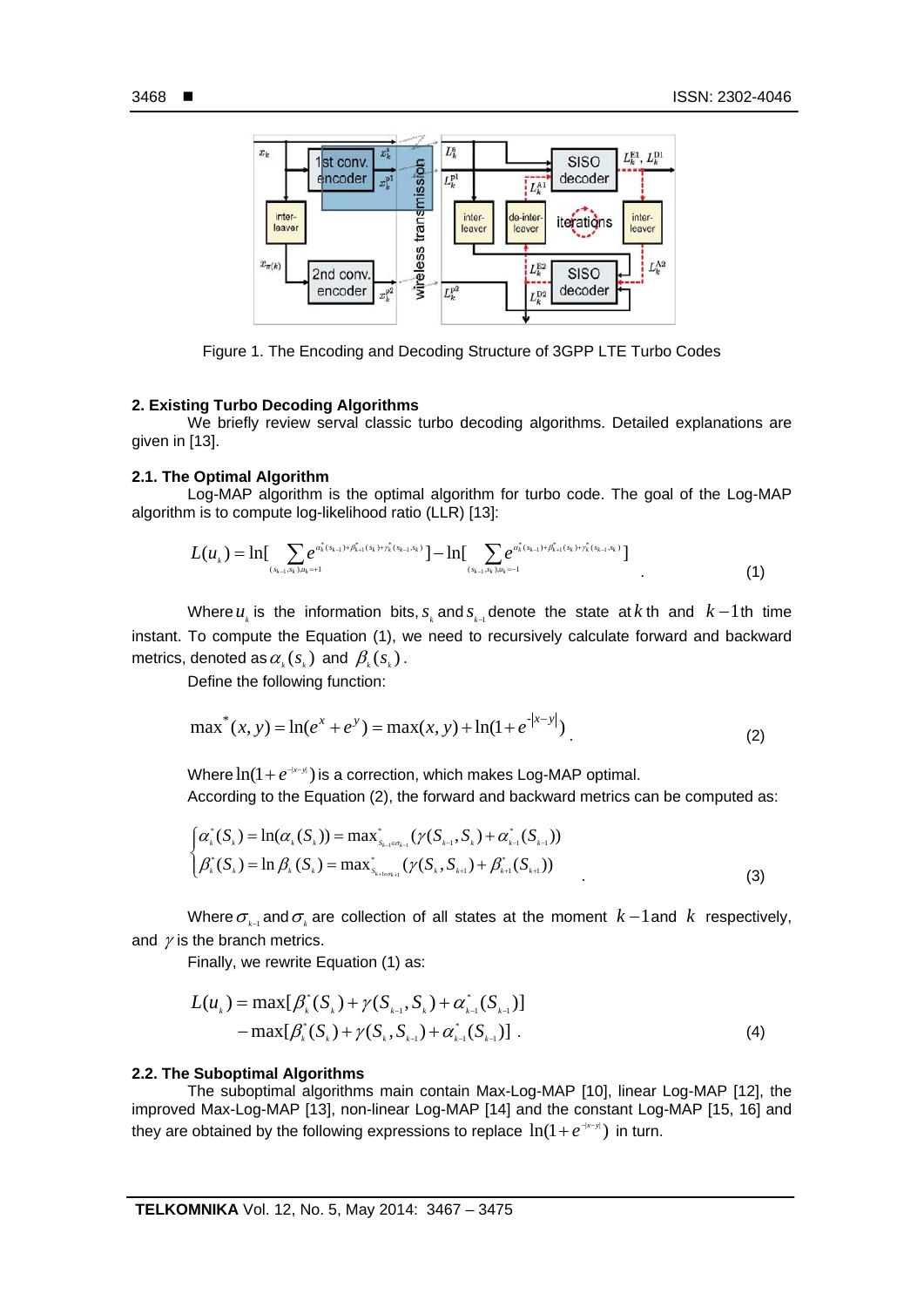$$
\ln(1+e^{-|x-y|}) \approx 0\tag{5}
$$

$$
\ln(1 + e^{-|x-y|}) \approx \max(0, \ln 2 - \frac{1}{4}|x-y|)
$$
\n(6)

$$
\ln(1 + e^{-|x-y|}) \approx \max(0, \ln 2 - \frac{1}{2}|x-y|)
$$
\n(7)

$$
\ln(1 + e^{-|x-y|}) \approx \frac{\ln 2}{2^{|x-y|}}
$$
 (8)

$$
\ln(1+e^{-|x-y|}) \approx \begin{cases} 0.375, |x-y| < 2\\ 0, |x-y| > 2 \end{cases} \tag{9}
$$

$$
\ln(1+e^{-|x-y|}) \approx \begin{cases} 0.5, |x-y| < 1.5\\ 0, |x-y| > 1.5 \end{cases} \tag{10}
$$

#### **3. The Proposed Algorithms**

As is known to all,  $ln(1 + e^{+x-y})$  in Log-MAP brings lots of undesirable problems. Firstly, saving the results of  $ln(1 + e^{-|x-y|})$  in a lookup table would involve a quantization error caused by truncation of the input of the lookup table. Secondly, lookup tables are required for a wide range of operating signal-to-noise ratios (SNRs), which increases the hardware cost [13]. Last but not the only one, reading data from logarithm tables is a time consuming process. So we find a new function to replace it. Derivation process is as follows.

Let:

$$
f(t) = \ln \frac{1+t}{1-t}
$$
\n<sup>(11)</sup>

Computing its derivative, we can get the following expressions:

$$
f'(t) = \frac{2}{1 - t^2}
$$
 (12)

According to the Taylor series:

$$
\frac{1}{1-t} = 1 + t + t^2 + t^3 + \dots + t^n, -1 < t < 1
$$
\n<sup>(13)</sup>

Equation (12) is modified into Equation (14).

$$
f'(t) = 2(1 + t^2 + t^4 + \dots + t^{2n}), -1 < t < 1
$$
\n(14)

We obtain the following expression through computing the integral of Equation (14).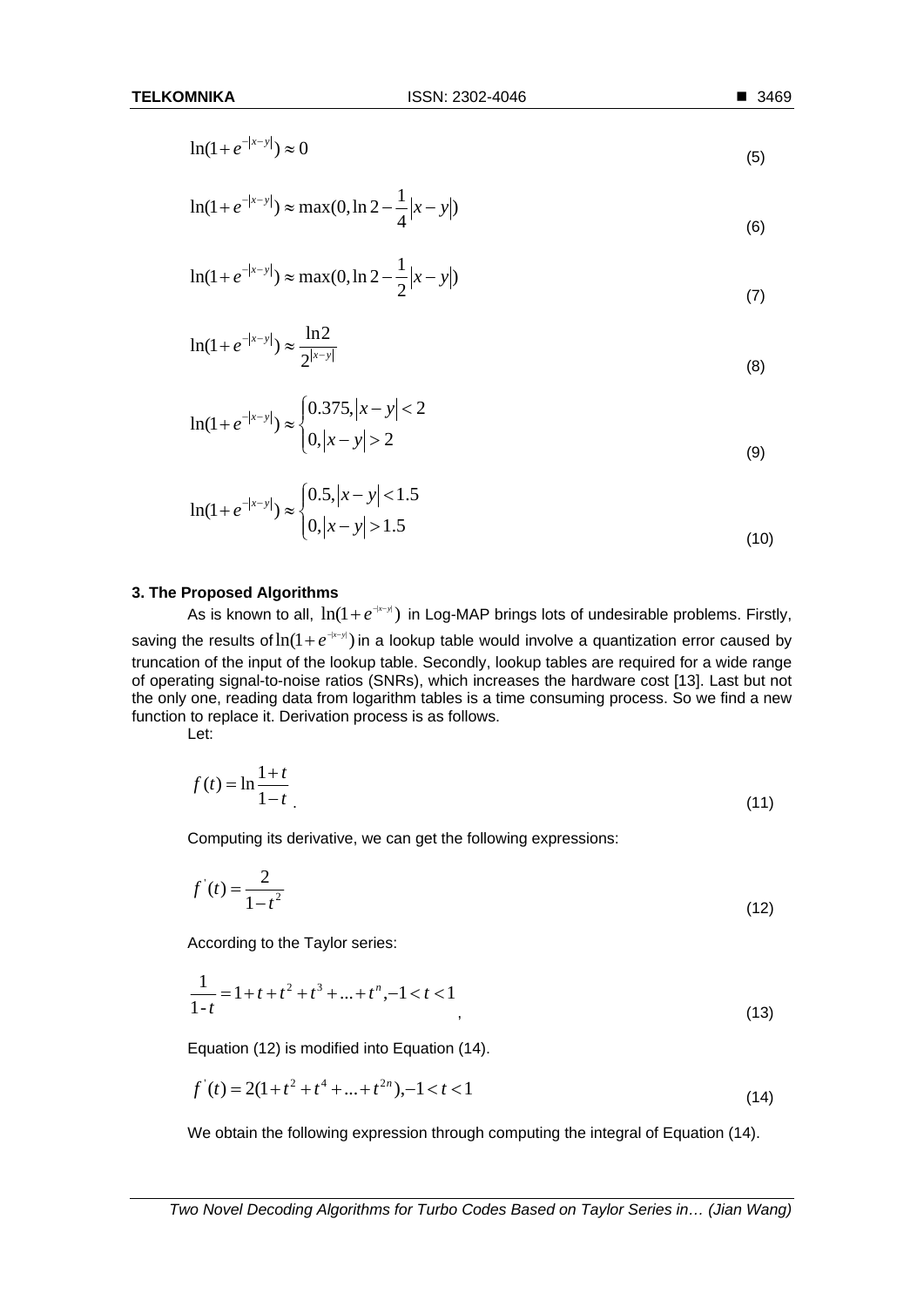İ

$$
f(t) = 2(t + \frac{1}{3}t^3 + \frac{1}{5}t^5 + \ldots), -1 < t < 1
$$
\n(15)

Omitting the high-order terms, we rewrite Equation (15) as Equation (16)

$$
f(t) \approx 2t, -1 < t < 1 \tag{16}
$$

Let:

$$
\ln(1 + e^{-m}) = \ln \frac{1+t}{1-t},\tag{17}
$$

Then:

$$
t = \frac{0.5}{0.5 + e^m} \tag{18}
$$

Combining Equation (16) with Equation (18), we get the following approximation.

$$
\ln(1 + e^{-m}) \approx \frac{1}{0.5 + e^{m}}
$$
 (19)

Inspired by observing the curve of the exact correction term, we propose the following correction function.

$$
\ln(1 + e^{-m}) \approx \frac{1.025}{0.5 + e^{m}}
$$
 (20)

To simply the computational complexity, we further propose a ladder function approximation.

$$
\ln(1 + e^{-m}) \approx \frac{1.025}{0.5 + e^{\lfloor m \rfloor}}\tag{21}
$$

Where  $|m|$  is the largest integer that is smaller or equal to  $m$ . As shown in Figure 2, these two correction terms are more accurate than equations (5), (6), (7), (8), (9) and (10).



Figure 2. The Comparison of the Approximations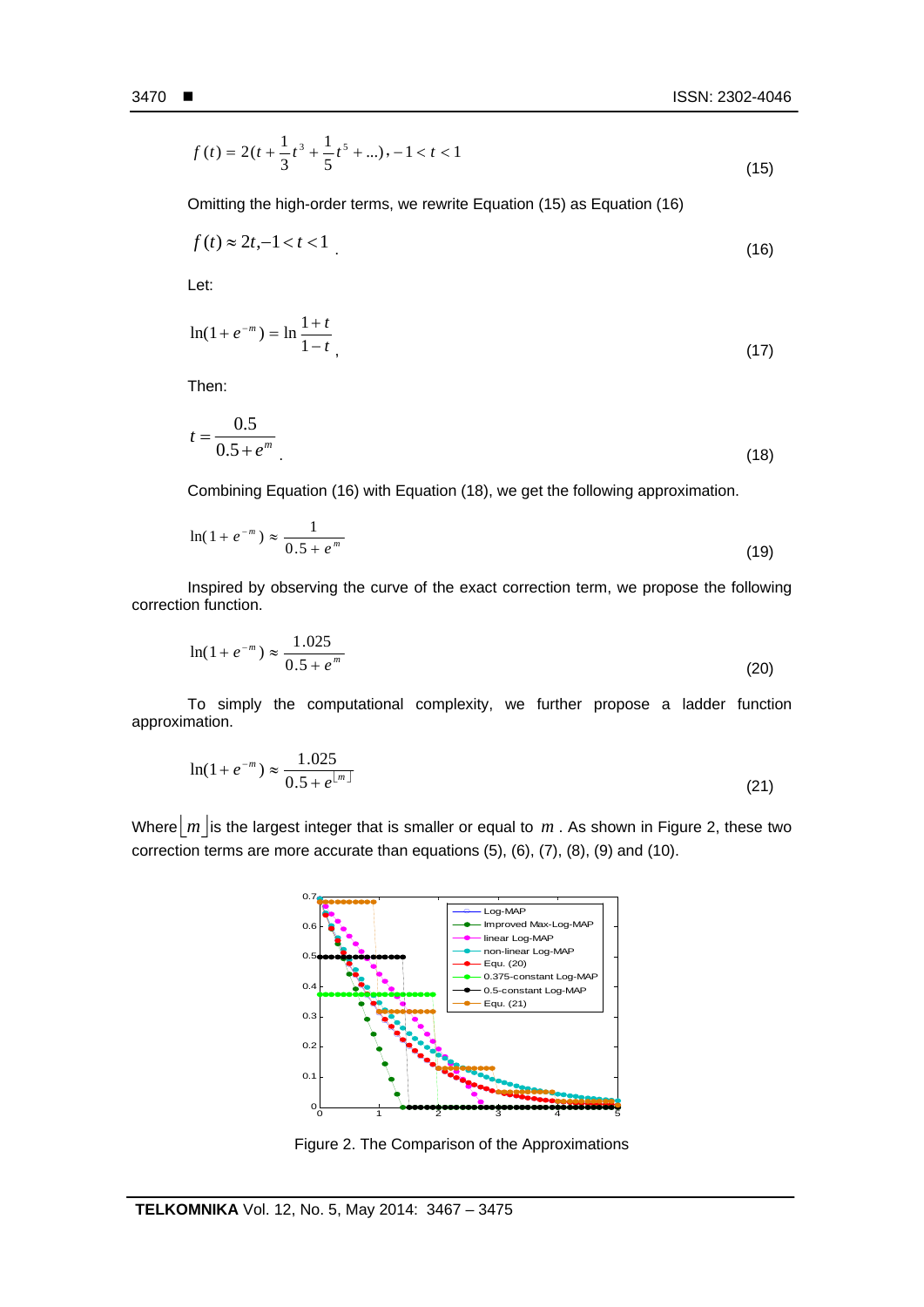According to P. Robertson's study, just selecting the t between 0 and 5 could obtain the ideal approximation [10], so we can get:

$$
\ln(1 + e^{-m}) \approx \begin{cases} \frac{1.025}{0.5 + e^{m}}, m < 5\\ 0, m > 5 \end{cases}
$$
\n
$$
\ln(1 + e^{-m}) \approx \begin{cases} \frac{1.025}{0.5 + e^{\lfloor m \rfloor}}, m < 5\\ 0, m > 5 \end{cases}
$$
\n(22)

Through Equation (22) and (23) to compute the logarithm in Equation (2), we get two novel algorithms, and we donate as algorithm I and algorithm II respectively. In practice, we could choose different algorithms according to our requirement. For the systems which need higher reliability such as satellite communications, we can employ algorithm I decode. For the system which need higher validity system such as power line communications, we could choose algorithm II.

## **4. Simulation Results**

#### **4.1. Performance Comparison**

Figure 3 show the simulated performance under AWGN channel for the proposed algorithms and others, including Log-MAP [9], Max-Log-MAP [10], linear Log-MAP [12], the improved Max-Log-MAP [13], non-linear Log-MAP [14] and the constant Log-MAP [15, 16]. The bit error rate (BER) performance is simulated in a rate-1/3, 8-states turbo coded system with the generator [7, 5]. The frame size is N=1024 and the maximum number of iterations for decoding was set to 6.

Figure 4 show the performance for algorithm I, algorithm II, Log-MAP and Max-Log-MAP algorithm. Figure 4 has similar simulated environment with figure 5, while its frame size is N=512.

As shown in Figure 3, algorithm I offers almost the same performance as Log-MAP algorithm. The extra coding gain is about 0.4db compared to the Max-Log-MAP algorithm. 0.15db to the linear Log-MAP, 0.12db to the improved Max-Log-MAP, 0.1db to the constant Log-MAP, 0.08db to the non-linear Log-MAP. It is also slightly superior to the algorithm II.

As can be seen in Figure 4, algorithm I and algorithm II can offer similar performance, which is almost equal to the Log-MAP algorithm. and they have nearly 0.37dB gain over Max-Log-MAP algorithm.



Figure 3. BER Performances for Algorithm I, Algorithm II and the Existing Turbo Decoding Algorithms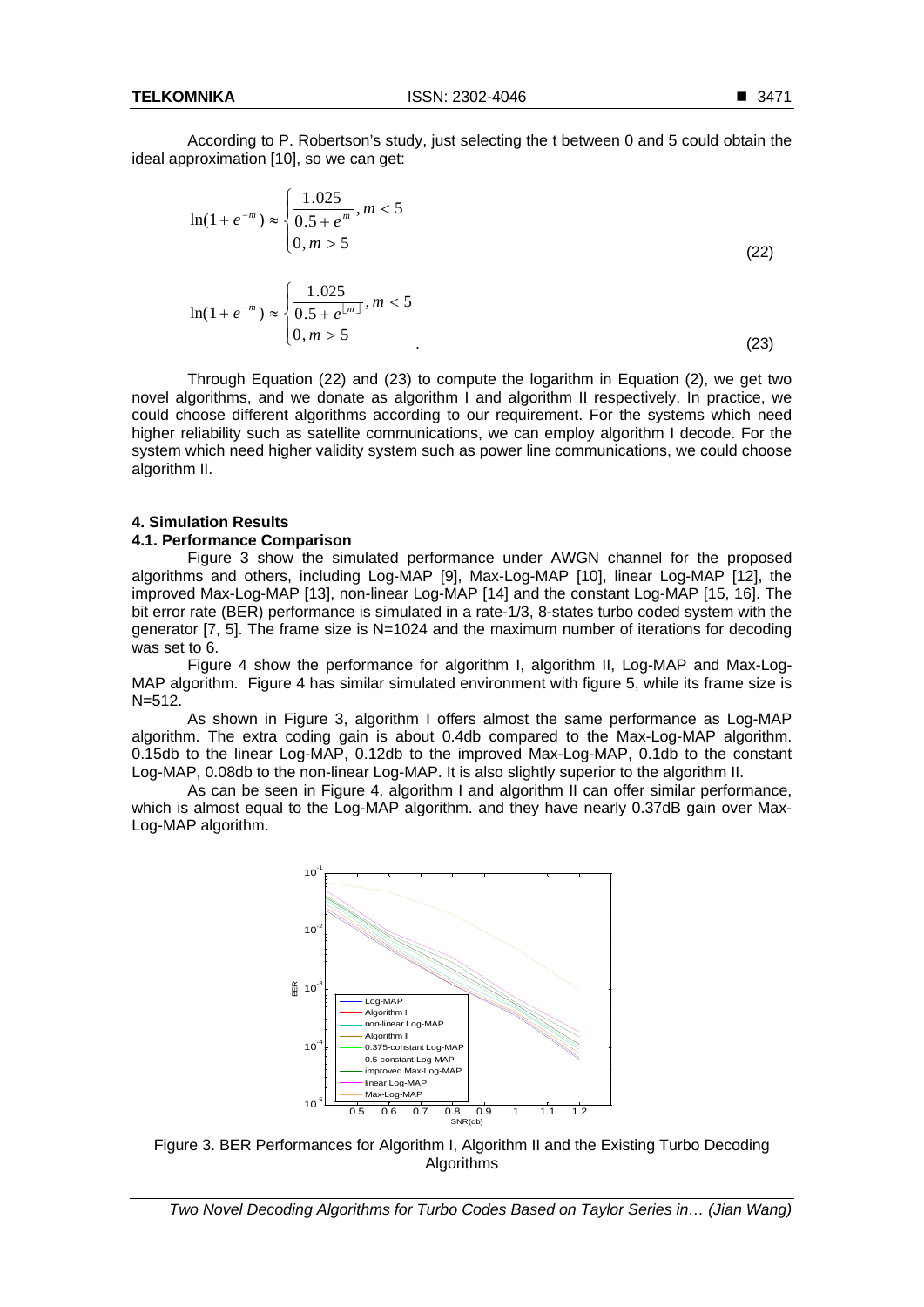

Figure 4. BER Performances for Algorithm I, Algorithm II, Log-MAP and Max-Log-MAP

## **4.2. Complexity Analysis**

In order to calculate the complexity of algorithm II, we gain the probability of calculating  $\alpha_i(s_i)$ ,  $\beta_i(s_i)$  and LLR when t locates in different range by statistics. We select SNR=1db to make statistics, then we get the Table 1.

Table 1. The probability of calculating  $\alpha_i(s_i)$ ,  $\beta_i(s_i)$  and LLR, SNR=1db

|                 | (0,1)  | (1,2) | (2,3) | (3,4)                                          | (4,5) | $(5, \infty)$ |
|-----------------|--------|-------|-------|------------------------------------------------|-------|---------------|
| $\alpha_i(s_i)$ |        |       |       | 0.0540  0.0532  0.0527  0.0547  0.0542  0.7312 |       |               |
| $\beta_i(s_i)$  |        |       |       | 0.0565  0.0555  0.0511  0.0543  0.0601  0.7226 |       |               |
| IIR.            | 0.0708 |       |       |                                                |       | 0.6921        |

According to Table I, we obtain  $p_1, p_2, p_3, p_4, p_5, p_6$ .

| $p_1 = 0.0604$ |      |
|----------------|------|
| $p_2 = 0.0545$ |      |
| $p_3 = 0.0546$ |      |
| $p_4 = 0.0567$ |      |
| $p_5 = 0.0584$ |      |
| $p_6 = 0.7153$ | (24) |

Using these data, we can calculate the computation invoking the Equation (23) once. The number of addition is:

$$
(2.5 \times 2^M - 1) \times (1 - p_6) \approx 0.7118 \times 2^M - 0.2847
$$
\n(25)

The number of comparison is:

$$
2 + (1 - p_6) \left[ 1 + \sum_{i=1}^{3} p_i (1 + \sum_{i=2}^{3} p_i) + \sum_{i=4}^{5} p_i \right] \approx 2.371
$$
 (26)

İ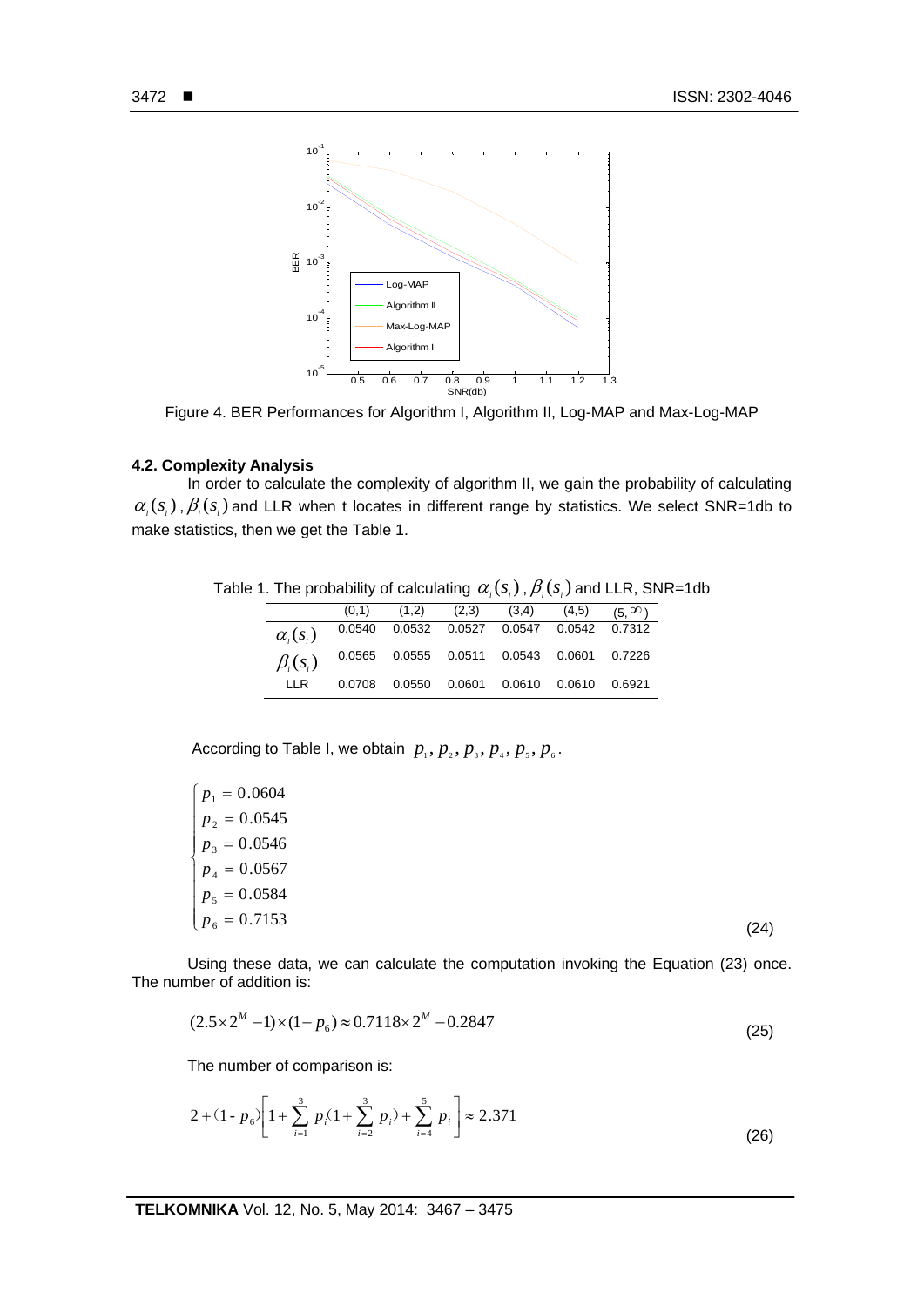| Table 2. The Complexity of Turbo Decoding Algorithms |                             |                               |                        |                      |  |  |  |
|------------------------------------------------------|-----------------------------|-------------------------------|------------------------|----------------------|--|--|--|
| Algorithm                                            | Comparisons                 | Additions                     | <b>Multiplications</b> | Look-ups             |  |  |  |
| Log-MAP                                              | $5 \times 2^{M} - 2$        | $15 \times 2^{M} + 9$         | 8                      | $5 \times 2^{M} - 2$ |  |  |  |
| Max-Log-MAP                                          | $5 \times 2^{M} - 2$        | $10 \times 2^M + 11$          |                        |                      |  |  |  |
| Algorithm II                                         | $11.855 \times 2^M - 4.742$ | $11.7118 \times 2^M + 0.7153$ | 8                      |                      |  |  |  |

At last, we obtain the Table 2 by referring to [10].

As we all know, computing the "comparison" is almost no time consuming.for the computer. From above table we can see that the complexity of algorithm II is almost equal to the Max-Log-MAP algorithm.

## **5. Design architecture**

We describe the detail design architecture of algorithm II in this section. The block diagram in Figure 5 shows the node metric calculation units [12]. In this figure,  $s_i$  refers to the state j at time k, while  $\overline{s_j}$  and  $\overline{s_j}$  refer to those pervious states at time k-1, which enter state at time k. The delay elements shown by "D" in this figure are employed in order to provide the node metric values at time k-1 [13]. In our method, we compare  $|x-y|$  with 5 using comparer1 first, than we compare  $|x-y|$  with integer 2, 4, 3, 1 in turns by the method of dichotomization. With this method, we can further improve the computational efficiency.

The detailed architecture of each block is shown in Figure 6 and  $\beta_k(s)$  is determined using the same structure in backward recursion. This figure proves that the implementation of algorithm II is much simpler than Log-MAP that requires multiple lookup tables for a wide range of SNRs. In this way, algorithm II reduces the implementation cost.



Figure 5. Node Metric Calculation Unit for n Different States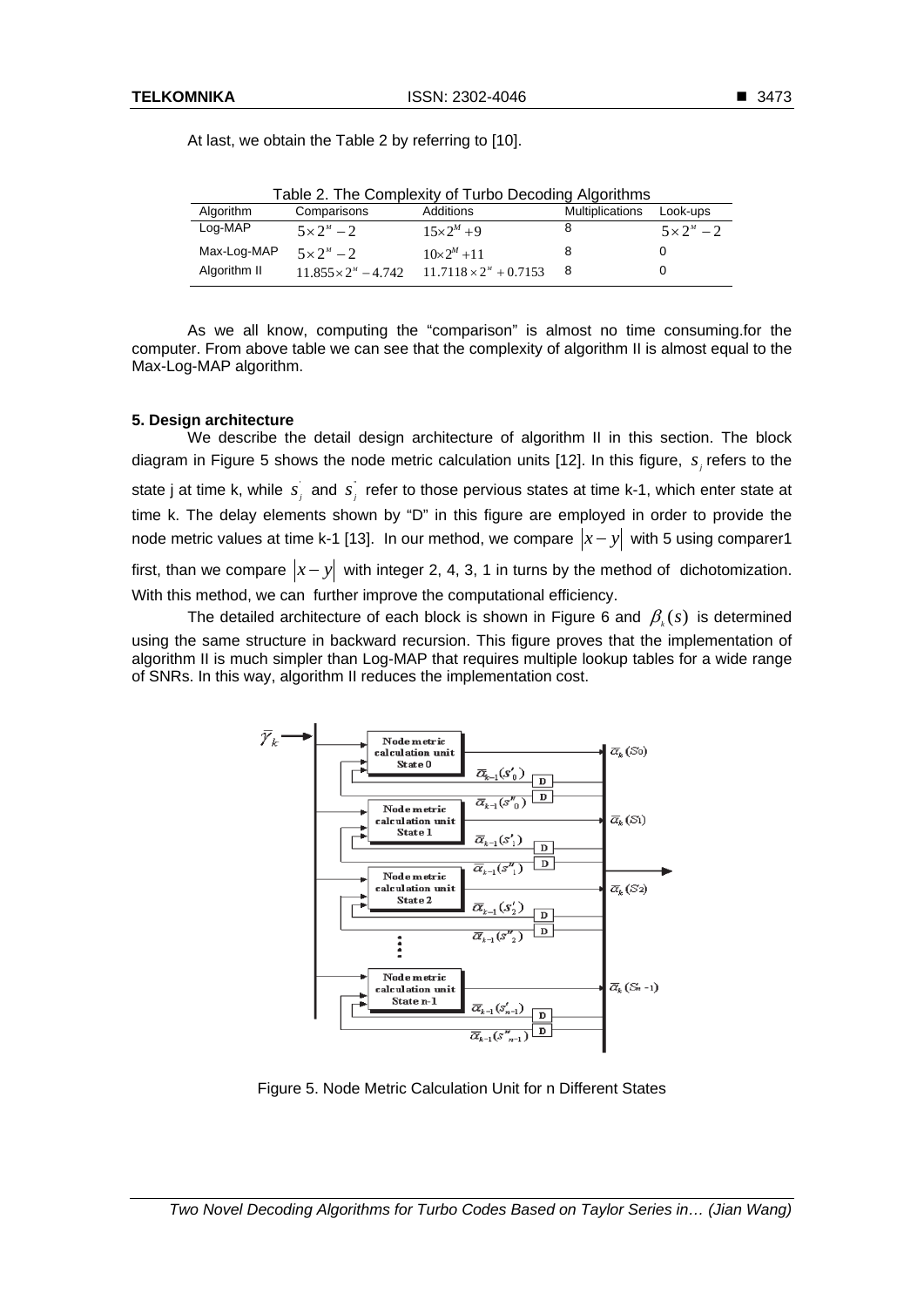İ



Figure 6. Detailed Architecture of Algorithm II

#### **6. Conclusion**

In this paper, we propose two novel decoding algorithms for turbo code in 3GPP LTE system, which result in almost equivalent performance to the optimum algorithm and avoid high complexity. Firstly, we exploit a new approximated correction terms for the Log-MAP algorithm, and it can offer the best approximated accuracy in contrast to the existing algorithms. Then, a novel wise-piece ladder function is proposed to replace the logarithmic term. The simulations show that the novel decoding schemes are superior to Max-Log-MAP algorithm in performance with slightly increased complexity. In addition, the proposed algorithms are very flexible, we could choose different algorithms according to different systems.

#### **References**

- [1] L Yu, X Wang, J Liu. *An Improved Rate Matching Algorithm for 3GPP LTE Turbo Code.* IEEE 2011 Third International conference. 2011; 39: 345-348
- [2] Kutz G, Bar-Dr A, Raphaeli D. Semiblind turbo equalization scheme for LTE uplink receiver. *IEEE Transactions on Vehicular Technology.* 2012; 61(9): 4199-4205
- [3] Ji-Hoon Kim, In-CheolPark, ExpressBriefs. Bit-Level extrinsic information exchange method for double-binary turbo codes. *IEEE Transactions*. 2009; (56): 81–85.
- [4] Studer C, Benkeser C, Belfanti S, Quiting Huang. Design and implementation of a parallel turbodecoder ASIC for 3GPP-LTE. *IEEE Journal of Solid-state Circuits.* 2011; (46): 8-17
- [5] 3rd Generation Partnership Project. Technical Specification Group Radio Access Network. *Evolved Universal Terrestrial Radio Access (E-UTRA).* Multiplexing and Channel Coding (Release 9) 3GPP Organizational Partners. 2008.
- [6] 3GPP Technical Specifications 36.212. Technical Specification Group Radio Access Network. *Evolved Universal Terrestrial Radio Access (E-UTRA).* Multiplexing and channel coding (Release 9). 2010.
- [7] J Sun, OY Takeshita. Interleavers for turbo codes using permutation polynomials over integer rings. *IEEE Trans. Inform. Theory.* 2005; (51): 101-119.
- [8] Ji-Hoon Kim, In-CheolPark, ExpressBriefs. Bit-Level extrinsic information exchange method for double-binary turbo codes. *IEEE Transactions.* 2009; (56): 81–85.
- [9] Shah CP, Tsimenidis CC, Sharif BS, Neasham JA. Low-Complexity iterative receiver structure for time-varying frequency-selective shallow underwater acoustic channels using BICM-ID: design and experimental results. *IEEE journal.* 2011; (36): 406-421.
- [10] P Robertson, E Villebrun, P Hoeher. *A comparison of optimal and sub-optimal MAP decoding algorithms operating in the log domain.* IEEE International Conference on Communications. 1995; 2: 1009-1013.
- [11] J Vogt, A Finger. Improving the max-log-MAP turbo decoder. *Electronics Lett.*2000; (36): 1937-1939.
- [12] JF Cheng, T Ottosson. *Linearly approximated log-MAP algorithms for turbo decoding.* IEEE Vehicular Technology Conference. 2000; 3: 2252-2256.
- [13] S Talakoub, L Sabeti, B Shahrrava, M Ahmadi. An improved Max-Log-MAP algorithm for turbo decoding and turbo equalization. *IEEE Trans. on Instrumentation and measurement.* 2007; (56): 1058- 1063.